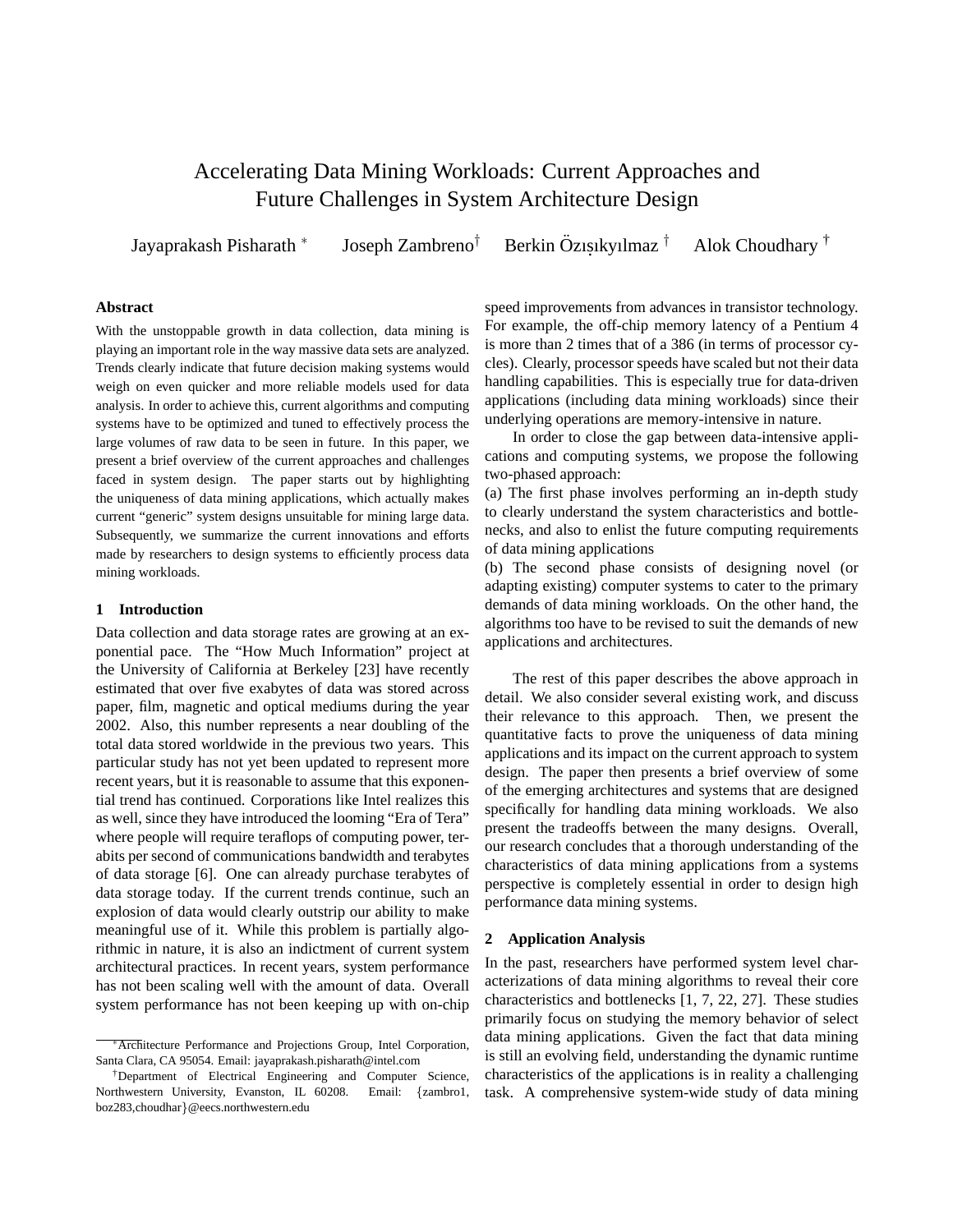applications would be useful in understanding their dynamic behavior.

In our research work, we use non-traditional methods to identify the system bottlenecks and computational requirements of several data mining applications. A comprehensive framework has been set up to extract various architectural features and design implications of data mining applications. We studied a mix of several data mining applications using this framework and compiled a benchmark suite named NU-MineBench [2]. This benchmark suite has been built after extensive investigation of well-known data mining applications and their characteristics. We also analyze each application in detail and identify the core characteristics that make it unique. Although there has been previous work analyzing individual data mining applications, we believe that analyzing the behavior of a complete benchmarking suite will certainly give a better understanding of the underlying bottlenecks for data mining applications. We understand the indispensable need for a data mining benchmark suite since there are currently no mechanisms to review data mining algorithms and systems that run data mining applications. Benchmarks do not only play a role in measuring the relative performance of different systems. In order to perform an architectural exploration study, a data mining benchmark is a very essential tool. Such a benchmark would also aid programmers in the specific domain in various ways.

NU-MineBench consists of 15 scalable, high performance applications from several application domains. The applications are scalable (parallel versions of applications are included), representative and widely known. Table 1 shows the applications and their descriptions [2]. We analyzed the benchmark applications using a mixture of simulators, architecture modeling tools and system performance profiling tools [22, 32, 25]. The goal of our studies is to analyze and extract the several system wide characteristics of data mining applications. We believe such characteristics serve to be one of the key factors to designing new algorithms and systems for data mining applications.

In the following subsections, we highlight some of the key characteristics of data mining applications that we identified from our studies.

**2.1 Uniqueness** One distinct feature is the uniqueness of data mining applications. We compared NU-MineBench applications against applications from other prominent benchmark suites. Specifically, data mining applications were compared against compute intensive applications, multimedia applications, streaming applications and database applications to identify the core differences. Applications were taken from integer applications benchmark (SPEC INT from SPEC CPU2000 [26]), floating point applications benchmark (SPEC FP from SPEC CPU2000), multimedia applications benchmark (MediaBench from UCLA [21]) and decision support applications benchmark (TPC-H from Transaction Processing Council [29]).

We performed statistical analysis on the architectural characteristics of applications to identify their core differences. Specifically, we monitored the performance counters during execution using profiling tools (like Intel VTune analyzer [19]) for every application, and analytically studied their individual characteristics. A k-Means based clustering algorithm [16] was applied to the performance characteristics of these applications. The goal of this clustering is to find clusters of characteristics. That is, the assumption is that each benchmark is unique. This is intuitively true since the characteristic features of each benchmark is different. If data mining applications resemble any other domain, they both will belong to the same cluster, in which case, existing system optimizations from the corresponding field can be applied to data mining applications as well. Figure 1 shows the scatter plot of the final cluster configuration obtained from the results of the clustering method. Clearly data mining algorithms fall into different clusters, with a few of them sharing characteristics with other application domains. Our approach identifies data mining applications to be distinctly unique.

Table 2 shows the distinct characteristics of data mining applications as compared to other applications. One key attribute that signifies the differences is the number of data references per instruction retired. For data mining applications, this rate is 1.103, whereas for other applications, it is significantly less. The number of bus accesses originating from the processor to the memory (per instruction retired) verifies this fact as well. These results solidify the intuition that data mining is data-intensive by nature.

Another important difference is the fraction of total instruction decodes to the instructions retired. This measure defines the instruction efficiency of a processor. In our case, the results indicate that data mining applications are not well handled by the processor. Resource related stalls comprises of the delay that incurs from the contention of various processor resources, which include register renaming buffer entries, memory buffer entries, and also the penalty that occurs during a branch misprediction recovery. The above measures have a direct impact on the CPI (Cycles Per Instruction retired) of the system. A CPI of 1.54 for data mining applications is considered to nominal [19, 18]. Besides, the number of ALU operations per instruction retired is also high for data mining applications, which indicates the extensive amount of computations performed in data mining applications.

What makes the data mining applications unique is this combination of high data rates combined with high computation power requirements. Such a behavior is clearly not seen in other applications. In addition, data mining applications tend to oscillate between such data and compute phases reg-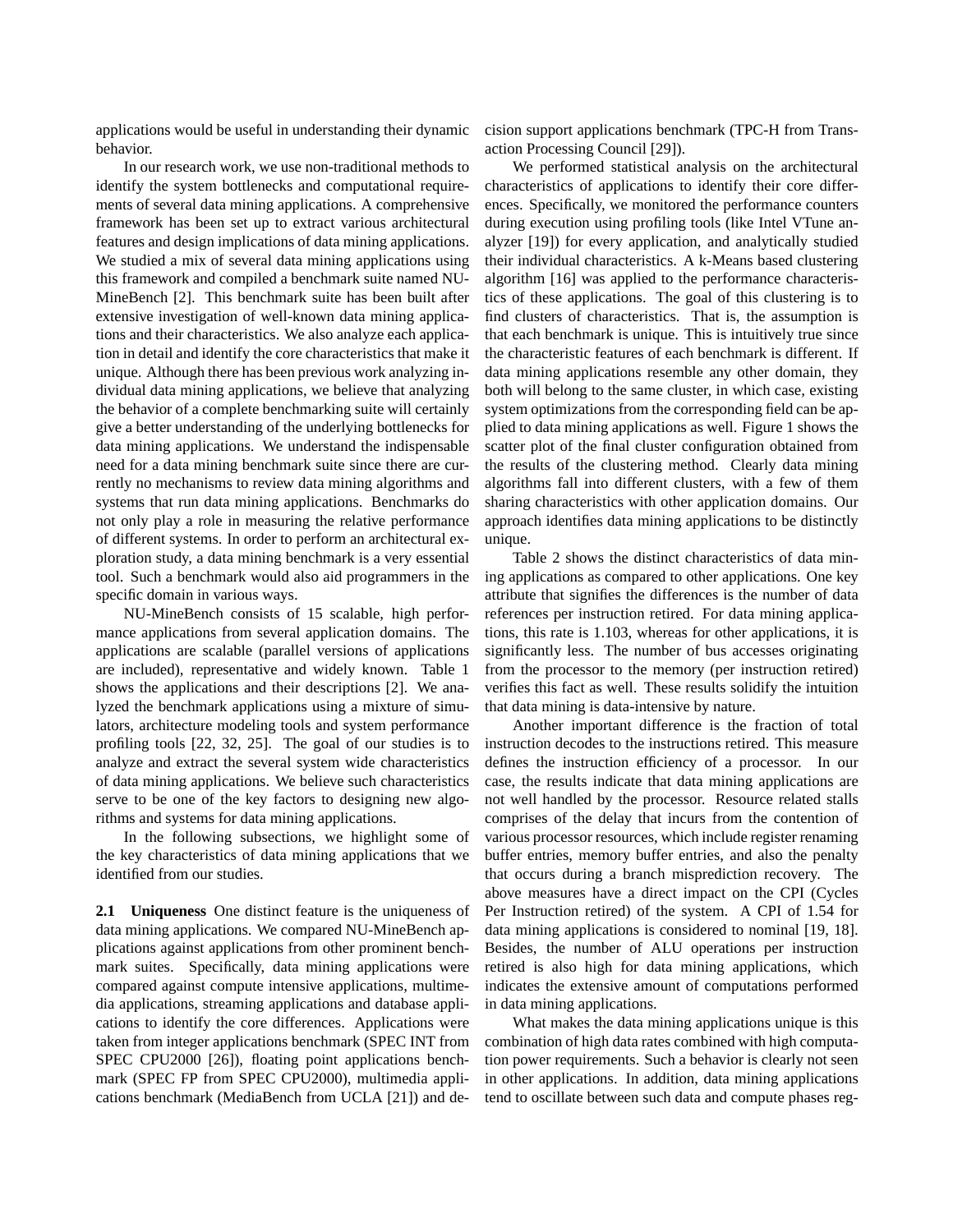| <b>Application</b> | Category                  | <b>Description</b>                                               |  |  |
|--------------------|---------------------------|------------------------------------------------------------------|--|--|
| k-Means            | Clustering                | Mean-based data partitioning method                              |  |  |
| Fuzzy k-Means      | Clustering                | Fuzzy logic-based data partitioning method                       |  |  |
| HOP                | Clustering                | Density-based grouping method                                    |  |  |
| <b>BIRCH</b>       | Clustering                | Hierarchical data segmentation method                            |  |  |
| Apriori            | <b>ARM</b>                | Horizontal database, level-wise mining based on Apriori property |  |  |
| Eclat              | <b>ARM</b>                | Vertical database, equivalence class based method                |  |  |
| Utility            | <b>ARM</b>                | Utility-based association rule mining                            |  |  |
| ScalParC           | Classification            | Decision tree classification                                     |  |  |
| Naive Bayesian     | Classification            | Statistical classifier                                           |  |  |
| SNP                | Classification            | Hill-climbing search method for DNA dependency extraction        |  |  |
| Rsearch            | Classification            | RNA sequence search using stochastic context-free grammar        |  |  |
| SVM-RFE            | Classification            | Gene expression classifier using recursive feature elimination   |  |  |
| GeneNet            | <b>Structure Learning</b> | Gene relationship extraction using microarray-based method       |  |  |
| <b>SEMPHY</b>      | <b>Structure Learning</b> | Gene sequencing using phylogenetic tree-based method             |  |  |
| <b>PLSA</b>        | Optimization              | DNA sequence alignment using Smith-Waterman optimization method  |  |  |

Table 1: Overview of the NU-MineBench data mining benchmark suite



Figure 1: Classification of data mining, SPEC INT, SPEC FP, MediaBench and TPC-H benchmark applications based on their characteristics. A k-Means based clustering algorithm was used for this classification. Data mining applications tend to form unique clusters.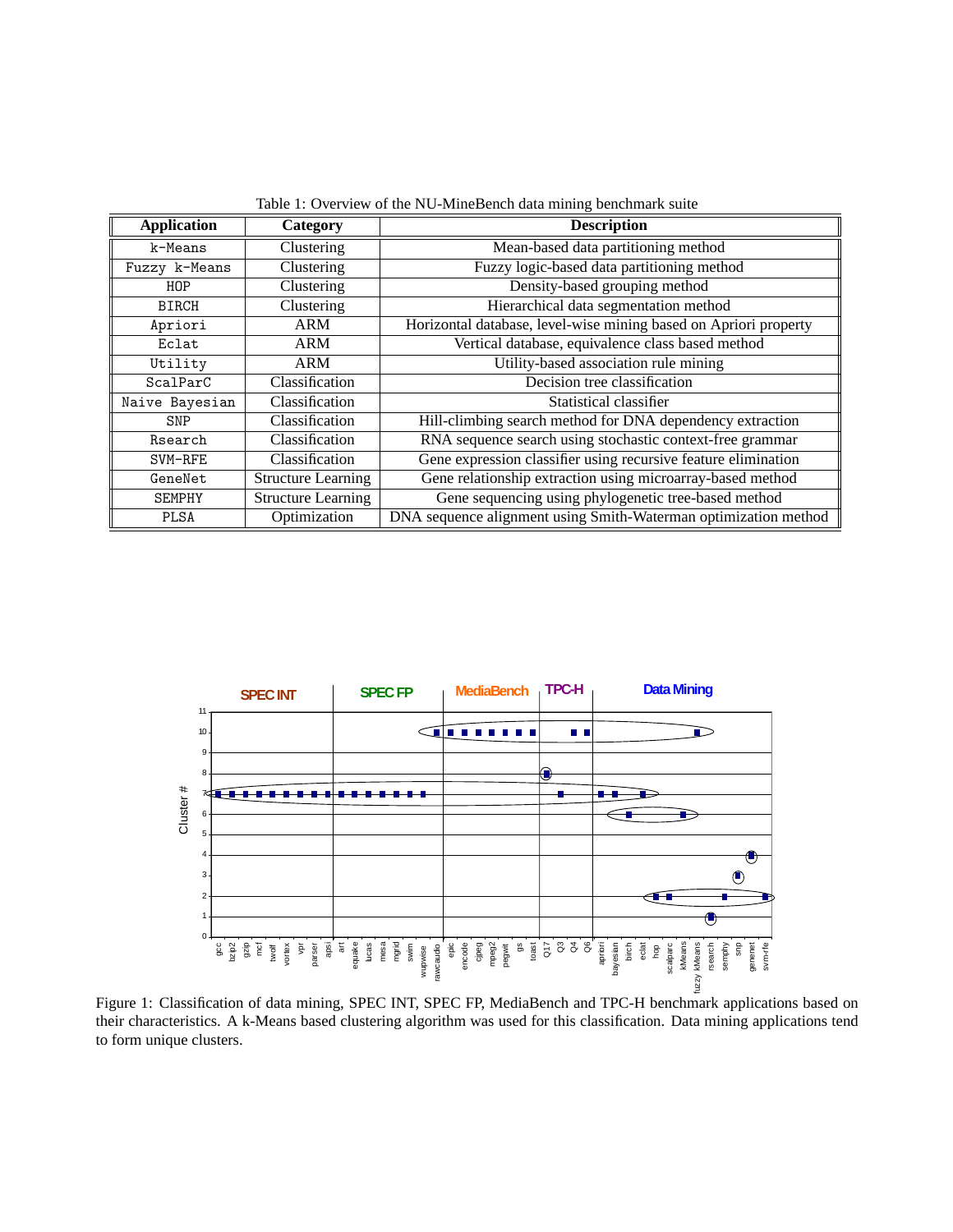

Figure 2: Scalability of NU-MineBench applications. The graph shows the speedup of data mining applications on a Intel Xeon based SMP machine for the 1, 2, 4 and 8 processor cases.

ularly, making the current processors and architectural optimizations mostly inadequate. Note that the CPI levels are nominal for these applications, which highlights the need for non-traditional system and architecture optimization techniques for data mining applications.

The L1 and L2 miss rates are considerably high for data mining applications. The reason for this is the inherent streaming nature of data retrieval, which does not provide enough opportunities for data reuse. This indicates that current memory hierarchy is insufficient for data mining applications. It should be noted that the number of branch instructions (and the branch mispredictions) are typically low for data mining applications, which highlights yet another unique behavior of data mining applications.

**2.2 Scalability** The core kernels of the NU-MineBench benchmark are extracted and scaled further by extending traditional data parallelism techniques widely available in the literature [31, 14, 4, 16]. Figure 2 shows the scalability of applications with the processors. Here, the scalability of the parallel applications is measured based on the execution times on an 8-way Intel Xeon based shared memory parallel machine.

Figure 2 shows the benchmark application execution speedups when executed on 1, 2, 4 and 8 processors. The performance numbers indicate that most applications show good scalability with a higher number of processors. For a few applications, the 2 processor case provides minimal

or in some cases, no speedups. The best speedup, 6.98 on 8 processors, is seen for the Rsearch application. This is primarily due to the fact that the application data gets uniformly distributed on multiple processors, and the processors process their respective data concurrently. Every processor accesses only its respective data block in memory, synchronizing only occasionally. The clustering based applications follow Rsearch in terms of the achieved speedups. In general, it can be observed that clustering algorithms show better scalability than the remainder of the applications. The underlying reason for this observation is the highly parallelizable distance calculation routine, which is common to all the clustering algorithms. The worst scalability is observed for SNP and SVMRFE. For SVM-RFE, the problem arises due to unnecessary communication problems and locking of memory structures. This redundant locking is done to ensure the code works on distributed and shared memory machines. If the locks are removed (using other shared memory programming techniques), the program and its kernels scale better.

Overall, our studies clearly indicate that data mining applications are highly scalable. There are predominant compute-intensive kernels in data mining applications, which are highly scalable. Such kernels when parallelized using data parallelism methods, either at hardware [25] or traditional methods [22, 32], yield significant performance improvements in the applications. In a similar study done by Intel Corporation [4], researchers have proved that data mining applications are highly scalable. Their results show close to linear speedups for certain bioinformatics workloads for up to 8 processors and super-linear speedup for up to 16 processors on shared memory machines. They also prove the fact that when specific optimizations targeting the underlying system is applied to data mining applications, the applications provide super-linear speedups.

# **3 Architecture Design Projections: A System Perspective**

The three approaches adopted by recent researchers to improve the system level performance of data mining applications are as follows:

- 1. Heavily system-optimized applications, packages, libraries and interfaces
- 2. Parallel and distributed system design
- 3. Custom-hardware based system design

Figure 3 shows the above approaches in terms of their complexity. Algorithmic and library based approaches have a quick turnaround time. Algorithmic optimizations for enhancing system performance are hard to conceive, but once conceived, they are easy to embed into the data mining application in the form of libraries or just by recompiling the application source using compilation flags. On the other hand, parallel and distributed versions of these algorithms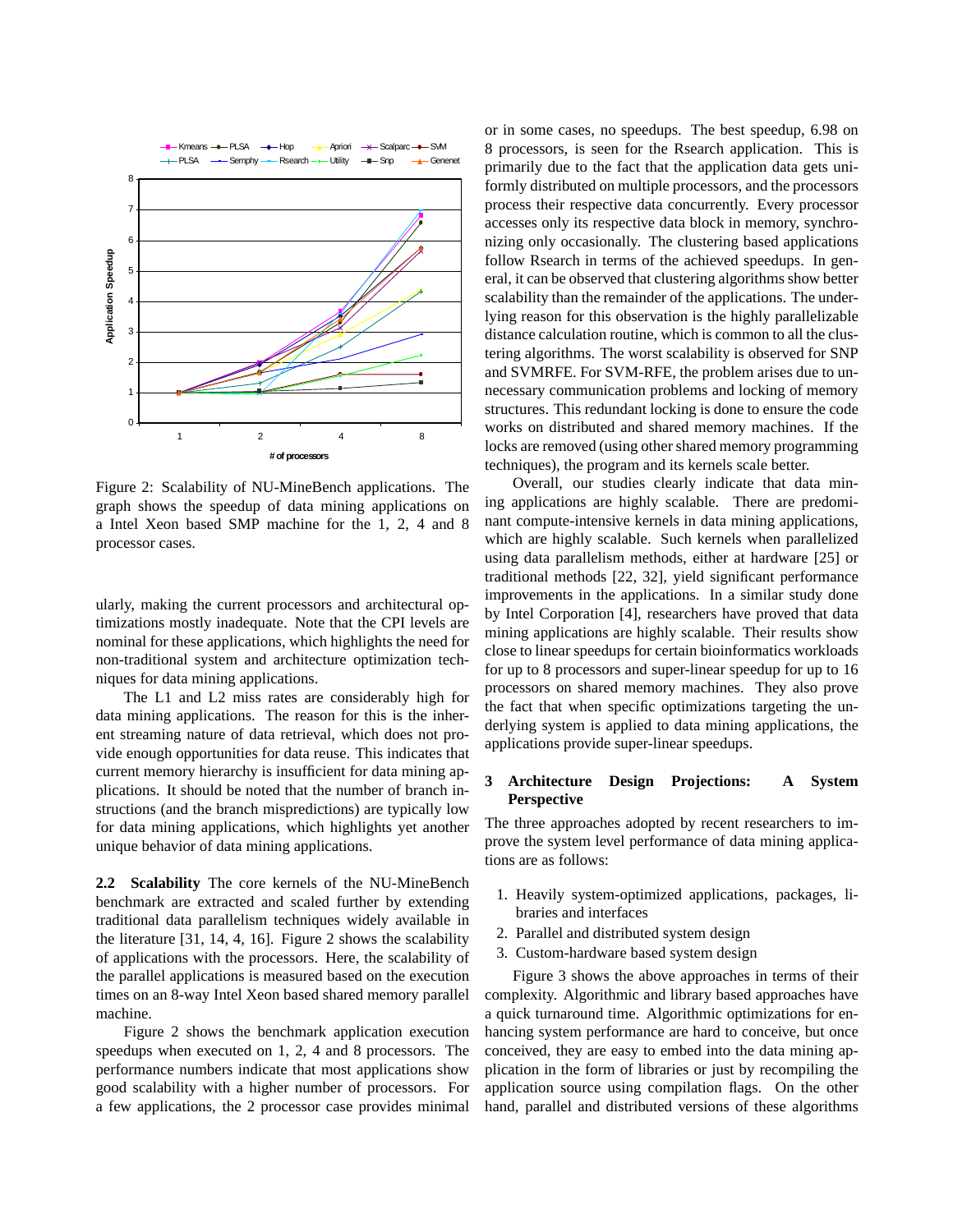|                                |                                  | . .           |                   |              | . .                 |  |  |
|--------------------------------|----------------------------------|---------------|-------------------|--------------|---------------------|--|--|
|                                | <b>Benchmark of Applications</b> |               |                   |              |                     |  |  |
| Parameter <sup>†</sup>         | <b>SPECINT</b>                   | <b>SPECFP</b> | <b>MediaBench</b> | <b>TPC-H</b> | <b>NU-MineBench</b> |  |  |
| <b>Data References</b>         | 0.81                             | 0.55          | 0.56              | 0.48         | 1.10                |  |  |
| <b>Bus Accesses</b>            | 0.030                            | 0.034         | 0.002             | 0.010        | 0.037               |  |  |
| <b>Instruction Decodes</b>     | 1.17                             | 1.02          | 1.28              | 1.08         | 0.78                |  |  |
| <b>Resource Related Stalls</b> | 0.66                             | 1.04          | 0.14              | 0.69         | 0.43                |  |  |
| CPI                            | 1.43                             | 1.66          | 1.16              | 1.36         | 1.54                |  |  |
| <b>ALU Operations</b>          | 0.25                             | 0.29          | 0.27              | 0.30         | 0.31                |  |  |
| <b>L1 Misses</b>               | 0.023                            | 0.008         | 0.010             | 0.029        | 0.016               |  |  |
| <b>L2 Misses</b>               | 0.003                            | 0.003         | 0.0004            | 0.002        | 0.006               |  |  |
| <b>Branches</b>                | 0.13                             | 0.03          | 0.16              | 0.11         | 0.14                |  |  |
| <b>Branch Mispredictions</b>   | 0.009                            | 0.0008        | 0.016             | 0.0006       | 0.006               |  |  |

Table 2: Comparison of data mining application with other benchmark applications

† *The numbers shown here for the parameters are values per instruction retired*



Figure 3: Tradeoffs between algorithmic optimizations, high performance techniques and custom hardware based techniques. The techniques are compared in terms of the design complexity, projected performance, time to market and data handling capabilities.

offer even faster execution times. They require a lot of programming in order to map the algorithm to the underlying parallel resources. To ensure accuracy of results and a quick turnaround time, extensive system optimizations are necessary in these parallel codes as well. Custom-logic and accelerator driven systems began to be expensive alternatives. But the prices of custom-logic is falling drastically in recent years [30], which make them a viable alternative for executing data mining applications in terms of cost. The challenging task lies in identifying the core computational components of data mining applications and mapping them efficiently to these logic-based accelerators. In the rest of this section, we elaborate on existing techniques based on the above three approaches to speed up data mining applications. We present a few novel approaches proposed by researchers in the area of system design and customization for data mining applications. We also present the advantages of each approach.

The first approach involves enhancing the application capabilities to adopt to the system on hand. This includes both system-specific optimizations at the algorithmic level and also the design of interfaces and libraries to allow seamless interaction of the application with the underlying architecture. Chen et al. propose an optimization at the algorithmic level to adapt a data intensive application to minimize the usage and caching of memory [3]. In another work, a dynamic memory allocation strategy based on the access patterns of certain data mining applications is proposed by Parthasarathy et al. [24]. They propose memory sharing techniques that exploit the data locality and false-sharing properties of shared memory data to significantly improve the overall application performance. On the other hand, there also exists several statistical libraries [11, 15] that have been optimized to minimize the interaction between applications and the underlying system architecture. Such interfaces also hide the complexities of system by providing a seamless access to the application. Govindaraju et al. extend existing algorithmic optimizations and the execution capabilities of graphics processors to data mining applications [13]. Specifically, they utilize an existing sliding window based sorting algorithm (optimized version) available in graphics processors and apply it to numerical statistics computation on data streams.

As verified by our studies (presented in the previous section), data mining applications do heavily favor scalable systems. There is tremendous amount of data and instructions that need to be processed. Researchers have offered several parallel and distributed versions of data mining algorithms [31, 4, 12]. The goal of such development methodologies is to fully utilize the computing power offered by large scale high performance setups. There are also scalable data mining packages and benchmarks for high performance systems [15, 20, 11].

On the other hand, one also has the option of designing customized systems for data mining applications. Researchers at the University of California at Santa Cruz built a custom-logic based system to accelerate algorithms from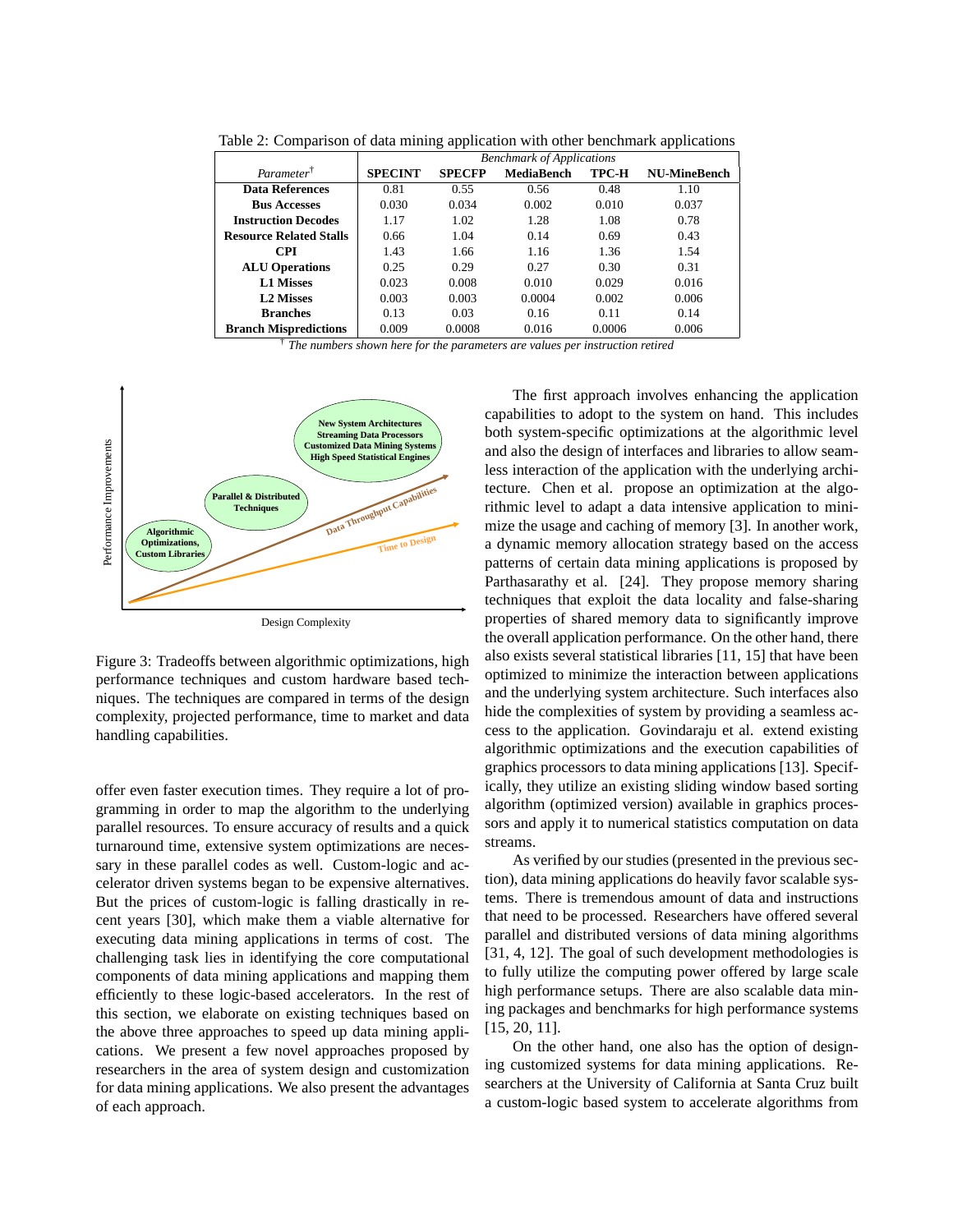computational chemistry, computational biology, and other related fields. The system offers 20X to 40X speedups on a 520 node custom system [8]. The system is specially designed to effectively solve certain types of problems, such as gene sequence alignment and hidden Markov model training. Recently, TimeLogic has introduced a custom genome analysis system named DeCypher Engine [28]. This processing engine, based on Field-Programmable Gate Array (FPGA) logic, accelerates the computationally intensive modules within bioinformatics algorithms. Specifically, DeCypher Engine provides optimal solutions for BLAST, Smith-Waterman, Hidden Markov Model Analysis, and their custom gene modeling applications. Results report a 15X to 70X speed up on BLAST based applications. Compugen, a genomics-based drug and diagnostic discovery company, has introduced BioXL/H [5]. This is a high-end hardware accelerator for rigorous homology searches on protein and nucleic acid sequence databases. BioXL/H builds upon Compugen's Bioaccelerator and BioXL/P, which are the well-known commercial accelerators. Compugen designed the BioXL/H for higher throughput. A few of the accelerated applications include Smith-Waterman, ProfileSearch, Translated Searches, Frame and Profile-Frame. BioXL/H executes these algorithms up to 3X magnitude faster than a high end UNIX processor.

In [17], Hayashi et al. propose using a PRAM to perform the k-Merge process, a conventional method of performing data mining. A clustering algorithm based on k-Means methodology was mapped on to a reconfigurable hardware logic by Estlick et al. [10]. The above work require algorithmic modifications to the code. Another pattern matching (pure string matching) hardware has been proposed by Zhang et al. in [33]. They introduce a string matching logic on reconfigurable logic and prove that data mining applications that use string matching show significant speedups.

Recently, we proposed a hardware accelerator for density based clustering applications [25]. In this work, we first extract the inherent kernels of density-based data mining applications. The kernels are actually identified after extensive characterization and not based on pure algorithmic analysis. The logic (and the kernels) are generic and are not application-specific. Our methodology and design are applicable to any distance/density based algorithms. These core kernels are then accelerated using our proposed acceleratorbased data mining system.

Figure 4 illustrates the generic design of our proposed accelerator based data mining system. The kernel accelerator exists as a coprocessor along with the existing general purpose processor. The decision to go with a coprocessor is because the kernels (that are accelerated by the accelerator) tend to run for a considerable amount of time, allowing the code to be offloaded to the coprocessor (ensuring good



Figure 4: Design of the accelerator based data mining system.

speedups that is worth the offload overhead) and thus, allowing the general purpose processor take up other tasks without getting blocked. Our accelerator is designed to accelerate the major kernels of most data mining applications. In the case of [25], we were able to accelerate the three core kernels of density based clustering algorithms, which include density calculation and the migration of points to denser regions. The accelerator works with the processor in speeding up the kernel execution, which results in application speedups close to 60X to that of a generic system.

**3.1 Comparison of Approaches** In order to understand the benefits from various approaches, we compare the speedups obtained from various approaches. We consider a cosmology application named HOP [9], and parallelize the kernels of this application using the different approaches. That way, we verify their scalability and also study the benefits of using each of the schemes. We extracted and parallelized the kernels on a variety of high performance setups. The core kernels of HOP include density calculation, the neighborhood search and gather process [25]. Figure 5 shows the performance based on the application speedups obtained on *(a)* distributed memory machines, *(b)* shared memory machine, and *(c)* reconfigurable logic based data mining system. The base execution times of each setup is close. On an eclectic distributed memory setup, the best speedup achieved is 25X on 64 processors. As the number of compute nodes increase, the communication overheads increase proportionally, thus, undermining the achieved application speedups. On a shared memory machine, the same application shows 6X speedup on 8 processors. Figure 5(b) shows the performance of the application on a shared memory setup consisting of an 8-way Intel Xeon machine. There is no communication in a shared memory model, but the overheads due to memory contention increase as the number of processors increase. Shared memory machines offer good scalability. However, the complexity of programming and the cost of building large scale shared memory machines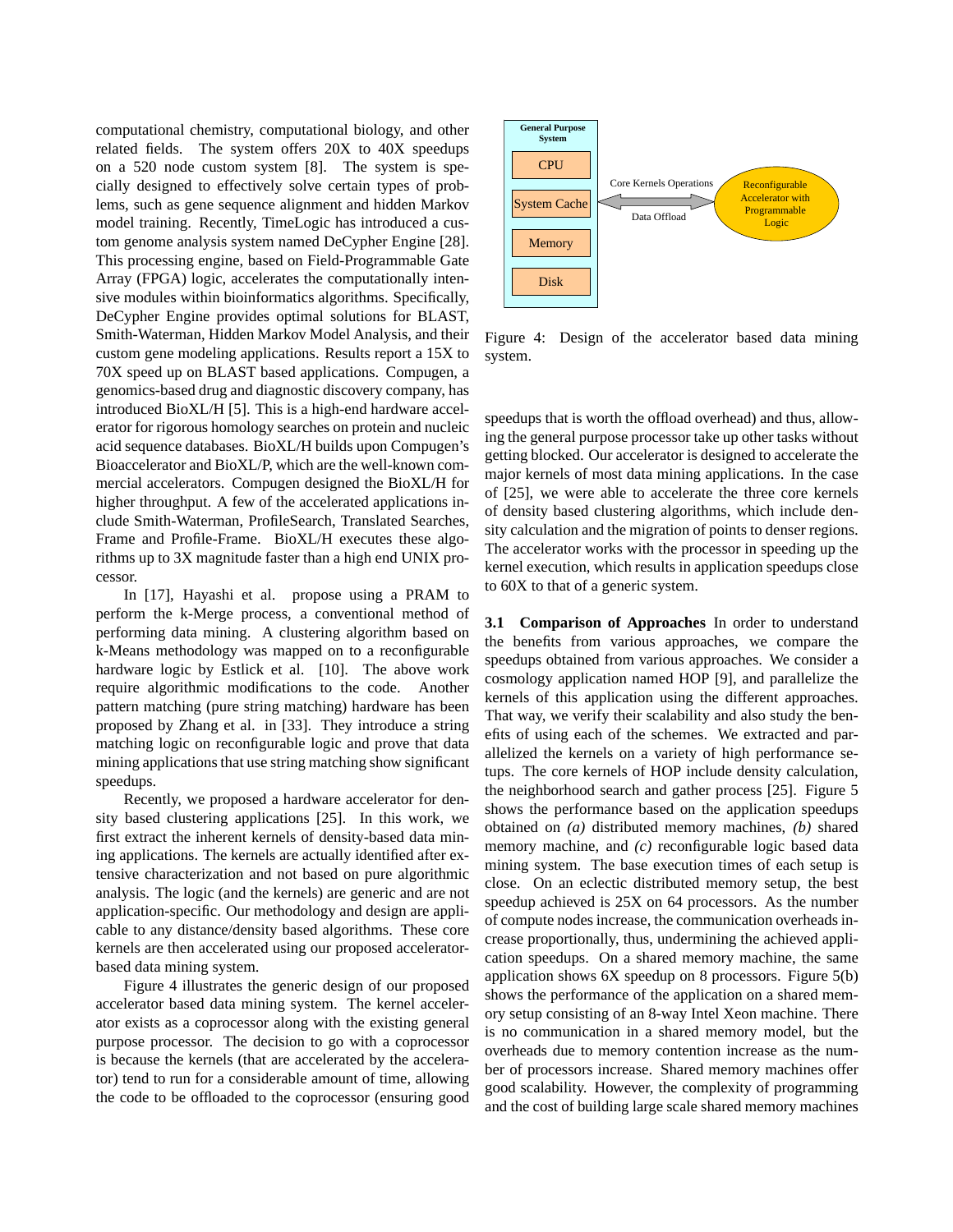could be excessive.

Since the application kernels are stand-alone components, we extracted and ported these kernels to a prototype data mining system. This data mining system is based on the architecture presented in Figure 4. Figure 5(c) shows the result of executing the application on this data mining system. Clearly, a reconfigurable logic based data mining system offers the best speedups. The reason for this is the fact that the coprocessor is pre-programmed to effectively accelerate the core kernels in the application [25]. As the kernel speedups improve, the overall application execution times decrease. The non-kernels execution times do not benefit from the techniques, which in turn partially mask the benefits obtained from the kernel speedups. However, our studies indicate that core kernels cover 86 to 99% of any data mining application [25], which basically is the reason for the remarkable speedups seen in Figure 5(c). Our methodology relies on extracting core (scalable) kernels and accelerating them on custom logic, thus, driving outstanding application speedups.

## **4 Conclusion**

Data growth is an unavoidable. Future system design should consider this growth in data and also the enhanced expectations in data analysis. We use this fact as a motivation and present NU-Minebench, a diverse benchmark suite of data mining applications, to enable development of superior algorithms and systems for data mining applications. Using NU-MineBench, we verify the fact that data mining applications form a unique kind of workload, which makes current system capabilities insufficient to handle them. From an in-depth study of data mining applications, we conclude that they are very scalable in nature. Their memory behavior is different from other benchmark applications. They show high L1 and L2 data cache miss rates. Another important factor is their low instruction-level parallelism. We strongly believe that the architectural characteristics of data mining workloads need be considered before designing high performance data intensive systems.

We presented existing trends and efforts made by researchers to efficiently handle data intensive workloads. Introducing algorithmic optimizations is the most common and straight-forward approach. Novel high performance setups are also considered in our study. We found that if the core kernels of data mining applications are smartly extracted, high performance setups tend to offer the best speedups. The prices of custom-logic based reconfigurable systems have been plummeting in recent years. We use this fact as a motivation and propose a new accelerator-based data mining system. This system speeds up the core application kernels by providing custom logic for the underlying kernel operations. Our results indicate that such customized setups offer the best speedups for data mining applications. Overall, our re-

sults stress the need for a better understanding of the runtime characteristics of data mining applications, especially from a system perspective. For instance, our studies proved that data mining applications contain within them several highly scalable kernels, which in turn can be scaled using smart hardware techniques to offer better performance.

#### **5 Acknowledgements**

This work was supported by NSF grants CNS-0404341, IIS-0536994, CCF-0444405, DoE grant DE-FC02-01ER25485 and by a research grant from Intel Corporation. The authors would like to thank Pradeep Dubey and Carole Dulong from the Architecture Research Team of Intel Corporation for their valuable input and feedback.

## **References**

- [1] J. Bradford and J. Fortes. Performance and memory-access characterization of data mining applications. In *Workshop on Workload Characterization at the Annual International Symposium on Microarchitecture.*, 1998.
- [2] Center for Ultra-scale Computing and Information Security (CUCIS), Northwestern Univeristy. NU-MineBench Version 2.0 - Scalable Data Mining Benchmark. Available at http://cucis.ece.northwestern.edu/projects/DMS/MineBench.html, 2005.
- [3] S. Chen, P.B. Gibbons, T.C. Mowry, and G. Valentin. Fractal prefetching B+trees: optimizing both cache and disk performance. In *Proc. of ACM SIGMOD*, 2002.
- [4] Y. Chen, Q. Diao, C. Dulong, W. Hu, C. Lai, E. Li, W. Li, T. Wang, and Y. Zhang. Performance scalability of data mining workloads in bioinformatics. *Intel Technology Journal*, 09(12):131–142, May 2005.
- [5] CompuGen. Bioxl accelerator, 2003. http://www.cgen.com/products/.
- [6] Intel Corporation. *Architecting the Era of Tera - Technical White Paper*, 2005. http://www.intel.com/technology/computing/archinnov/teraera/.
- [7] A. Czezowski and P. Christen. How fast is fast? Performance analysis of KDD applications using hardware performance counters on UltraSPARC-III. Technical Report TR-CS-02-03, The Australian National University, Department of Computer Science, September 2002.
- [8] D. Dahle, L. Grate, E. Rice, and R. Hughey. The ucsc kestrel general purpose parallel processor. In *Proc. of Int. Conference on Parallel and Distributed Processing Techniques and Applications*, 1999.
- [9] D.J. Eisenstein and P. Hut. Hop: A new group finding algorithm for N-body simulations. *Journal of Astrophysics*, (498):137–142, 1998.
- [10] M. Estlick, M. Leeser, J. Theiler, and J.J. Szymanski. Algorithmic transformations in the implementation of K-means clustering on reconfigurable hardware. In *Proc. of the International Symposium on Field Programmable Gate Arrays*, 2001.
- [11] National Center for Biotechnology Information. Tools for data mining, 2005. http://www.ncbi.nlm.nih.gov/Tools/.